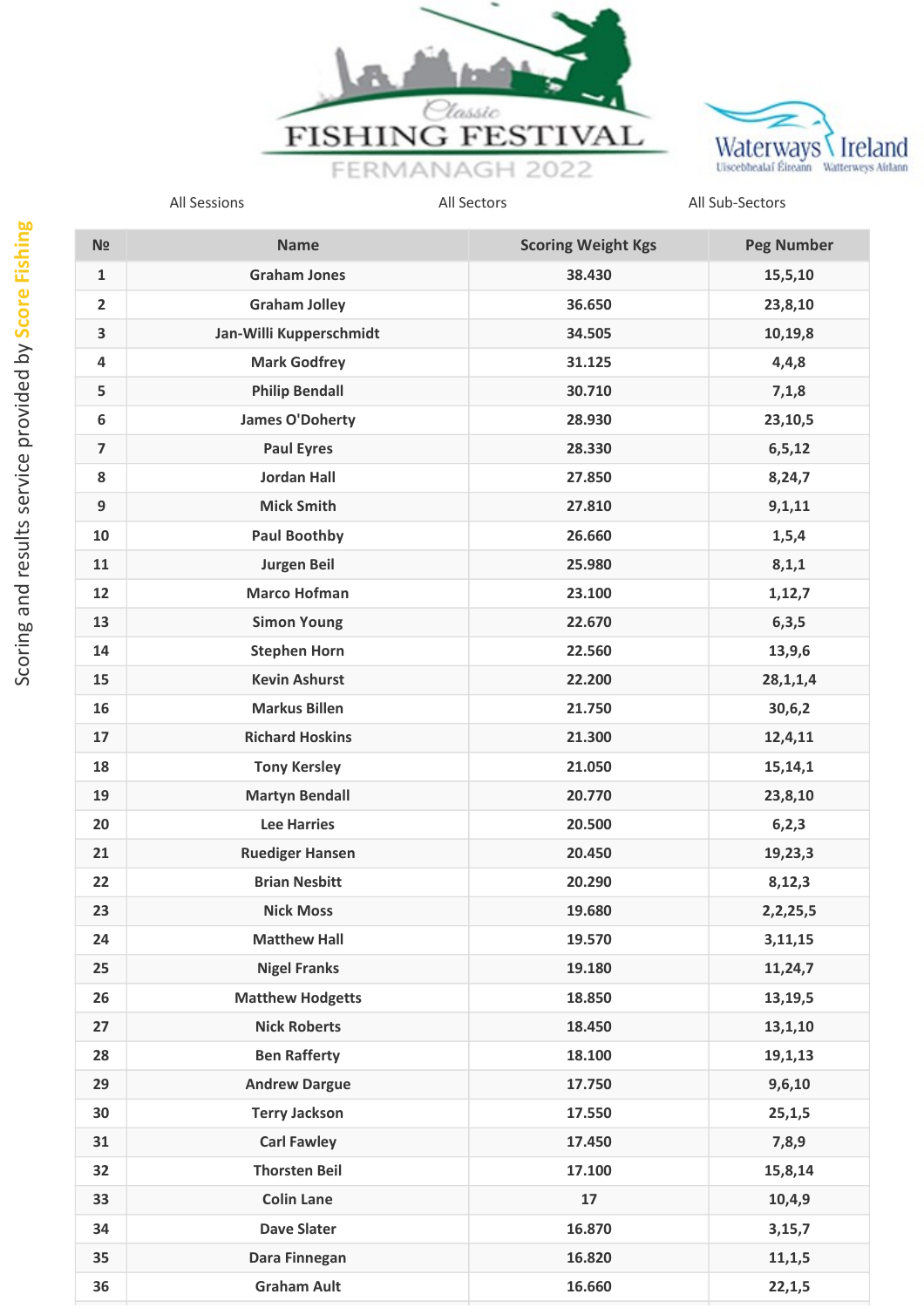| 37 | <b>Matty Wise</b>         | 16.380 | 28,10,3        |
|----|---------------------------|--------|----------------|
| 38 | <b>Michael Schopen</b>    | 15.850 | 29,13,9        |
| 39 | <b>Roy Marshall</b>       | 15.780 | 14,16,3        |
| 40 | <b>William Richardson</b> | 15.690 | 29,4,6         |
| 41 | <b>Willem Multem</b>      | 15.250 | 10,15,5        |
| 42 | <b>Sean Ashby</b>         | 15.100 | 29,4,8         |
| 43 | <b>Michael Wright</b>     | 15.070 | 10,6,9         |
| 44 | <b>Andy Hampson</b>       | 15.010 | 3,15,19        |
| 45 | <b>Michael Peter</b>      | 14.800 | 21, 9, 7       |
| 46 | <b>Robert Parker</b>      | 14.730 | 22,6,15        |
| 47 | <b>James Mills</b>        | 14.500 | 2,18,3         |
| 48 | <b>Les Holtzer</b>        | 14     | 28,7,4         |
| 49 | <b>Neil Mazurek</b>       | 13.950 | 16,10,6        |
| 50 | <b>William Bush</b>       | 13.350 | 10,10,1,4      |
| 51 | <b>David Boyle</b>        | 13.275 | 3,8,7          |
| 52 | <b>Phil Bardell</b>       | 13     | 17,2,8         |
| 53 | <b>Ewan Weed</b>          | 12.950 | 5,10,18        |
| 54 | <b>Nick Seddon</b>        | 12.900 | 8,13,3         |
| 55 | <b>Alan Pierce</b>        | 12.860 | 30,11,5        |
| 56 | <b>David Revill</b>       | 12.670 | 15,3,9         |
| 57 | <b>David Robinson</b>     | 12.600 | 22,10,10       |
| 58 | <b>Willie Wheeler</b>     | 12.550 | 1, 1, 16       |
| 59 | <b>Steve Hemingray</b>    | 12.310 | 9,8,17         |
| 60 | <b>Pete Bagshaw</b>       | 11.740 | 8,4,7          |
| 61 | lan Wise                  | 11.650 | 27, 15, 15, 15 |
| 62 | <b>Malcolm Brown</b>      | 11.420 | 8,18,8         |
| 63 | <b>David Gibson</b>       | 11.400 | 15,18,4        |
| 64 | <b>Paul Clark</b>         | 11.320 | 6, 2, 20       |
| 65 | <b>Frank Smith</b>        | 11.300 | 5,18,24        |
| 66 | <b>Martin Lane</b>        | 10.800 | 4,24,14        |
| 67 | <b>Robert Nudd</b>        | 10.760 | 12,8,12        |
| 68 | <b>Michael Taylor</b>     | 10.650 | 17, 5, 2       |
| 69 | <b>Richard Roberts</b>    | 10.600 | 2,3,8          |
| 70 | <b>Stefan Gent</b>        | 10.470 | 20,7,4         |
| 71 | <b>Anthony Barker</b>     | 10.400 | 2,13,1         |
| 72 | <b>Tony Green</b>         | 10.350 | 5, 6, 1        |
| 73 | <b>Richard Offler</b>     | 10.300 | 6, 3, 3        |
| 74 | <b>Mark Loughran</b>      | 10.290 | 8,8,9,21       |
| 75 | <b>Heinz Keil</b>         | 10.120 | 23,9,6         |
| 76 | <b>Pete Townsend</b>      | 10.100 | 4,7,3          |
| 77 | <b>Michael Putzke</b>     | 9.880  | 3,1,6          |
| 78 | <b>Peter Hunt</b>         | 9.800  | 8,11,6         |
| 79 | <b>Richard Smith</b>      | 9.660  | 4,4,7          |
| 80 | <b>Roy Beasley</b>        | 9.440  | 4, 9, 17       |
| 81 | <b>Robert Hirst</b>       | 9.300  | 29,17,5        |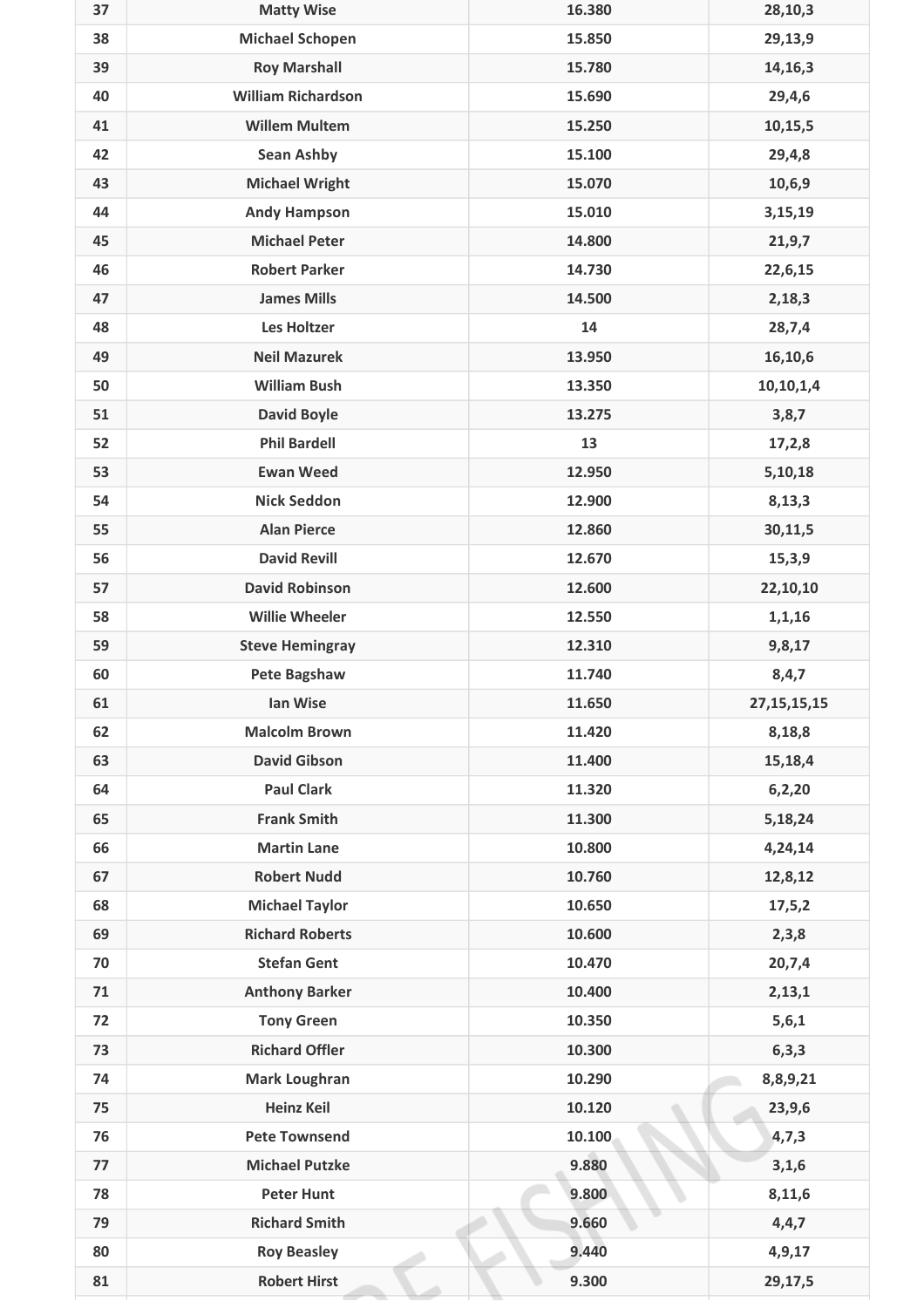| 82  | <b>Chris Stephens (Tewkesbury)</b> | 9.260            | 14,20,8        |
|-----|------------------------------------|------------------|----------------|
| 83  | <b>Wayne Fuller</b>                | 9.250            | 9,21,15        |
| 84  | <b>Gavin Brown</b>                 | 9.250            | 26,8,1         |
| 85  | <b>Richard Teale</b>               | 9.120            | 6,10,15        |
| 86  | <b>Thomas Sexton</b>               | 9                | 26,9,19        |
| 87  | <b>Peter Ellis</b>                 | 8.980            | 9,5,5,7        |
| 88  | <b>Edgaras Griskaitis</b>          | 8.930            | 5,16,20        |
| 89  | <b>Richard King</b>                | 8.850            | 4,9,20         |
| 90  | <b>Peter Taylor</b>                | 8.700            | 2,25,4         |
| 91  | <b>Julian Kendrick</b>             | 8.620            | 4,4,15,1       |
| 92  | <b>Andrew Gregg</b>                | 8.420            | 4, 1, 7        |
| 93  | <b>Andrew Lightbown</b>            | 8.410            | 7,13,1         |
| 94  | <b>Cameron Hughes</b>              | 7.980            | 28, 13, 13, 24 |
| 95  | <b>Rory Smith</b>                  | 7.840            | 10,11,2        |
| 96  | <b>Mark Hollinshead</b>            | 7.420            | 2, 9, 7        |
| 97  | <b>John Potters</b>                | 7.380            | 27,18,10       |
| 98  | <b>Barry Smith</b>                 | 7.256            | 9,4,1          |
| 99  | <b>Wayne Cresswell</b>             | 7.200            | 2,10,7         |
| 100 | <b>Norman Thewlis</b>              | 7.190            | 5,5,15         |
| 101 | <b>Robert Danter</b>               | 7.110            | 25, 5, 5       |
| 102 | <b>Mark Theedom</b>                | 7.010            | 15,17,8        |
| 103 | <b>Bob Pinner</b>                  | 6.850            | 9,17,1         |
| 104 | <b>Christopher Diamond</b>         | 6.720            | 5,7,7          |
| 105 | <b>Bradley Hughes</b>              | 6.590            | 10,5,22        |
| 106 | <b>James A Gorman</b>              | 6.570            | 2,2,14         |
| 107 | <b>Paul Renshaw</b>                | 6.450            | 29,11,20       |
| 108 | <b>Martin Room</b>                 | 6.400            | 4,12,10        |
| 109 | <b>Ian Guest</b>                   | 6.370            | 1, 2, 5        |
| 110 | <b>Ray Thompson</b>                | 6.340            | 4,26,5         |
| 111 | <b>Chris Stephens</b>              | 6.300            | 10,8,9         |
| 112 | <b>Alan Lee Symonds</b>            | 6.180            | 13,20,9        |
| 113 | <b>Howard Kaye</b>                 | 6.100            | 13,23,7        |
| 114 | <b>David Bontoft</b>               | $\boldsymbol{6}$ | 3,12           |
| 115 | <b>Robert Brown</b>                | 5.850            | 10,2,16        |
| 116 | <b>Colin Wike</b>                  | 5.120            | 17,7,3         |
| 117 | <b>Rod Scott</b>                   | 5.100            | 29,12,22       |
| 118 | <b>Colin Martin</b>                | 4.950            | 25,2,4         |
| 119 | <b>Philip Davey</b>                | 4.950            | 8,16,7         |
| 120 | <b>David Wallace</b>               | 4.720            | 5,4,8          |
| 121 | <b>Kevin Locke</b>                 | 4.700            | 25,17          |
| 122 | <b>Mark Downes</b>                 | 4.680            | 9, 5, 12       |
| 123 | <b>John Smalley</b>                | 4.600            | 6,5,24         |
| 124 | <b>Ken Seddon</b>                  | 4.600            | 7,7,12         |
| 125 | <b>Kev Davies</b>                  | 4.370            | 24,7,9         |
| 126 | <b>Michael Burrows</b>             | 4.350            | 27,28,7        |